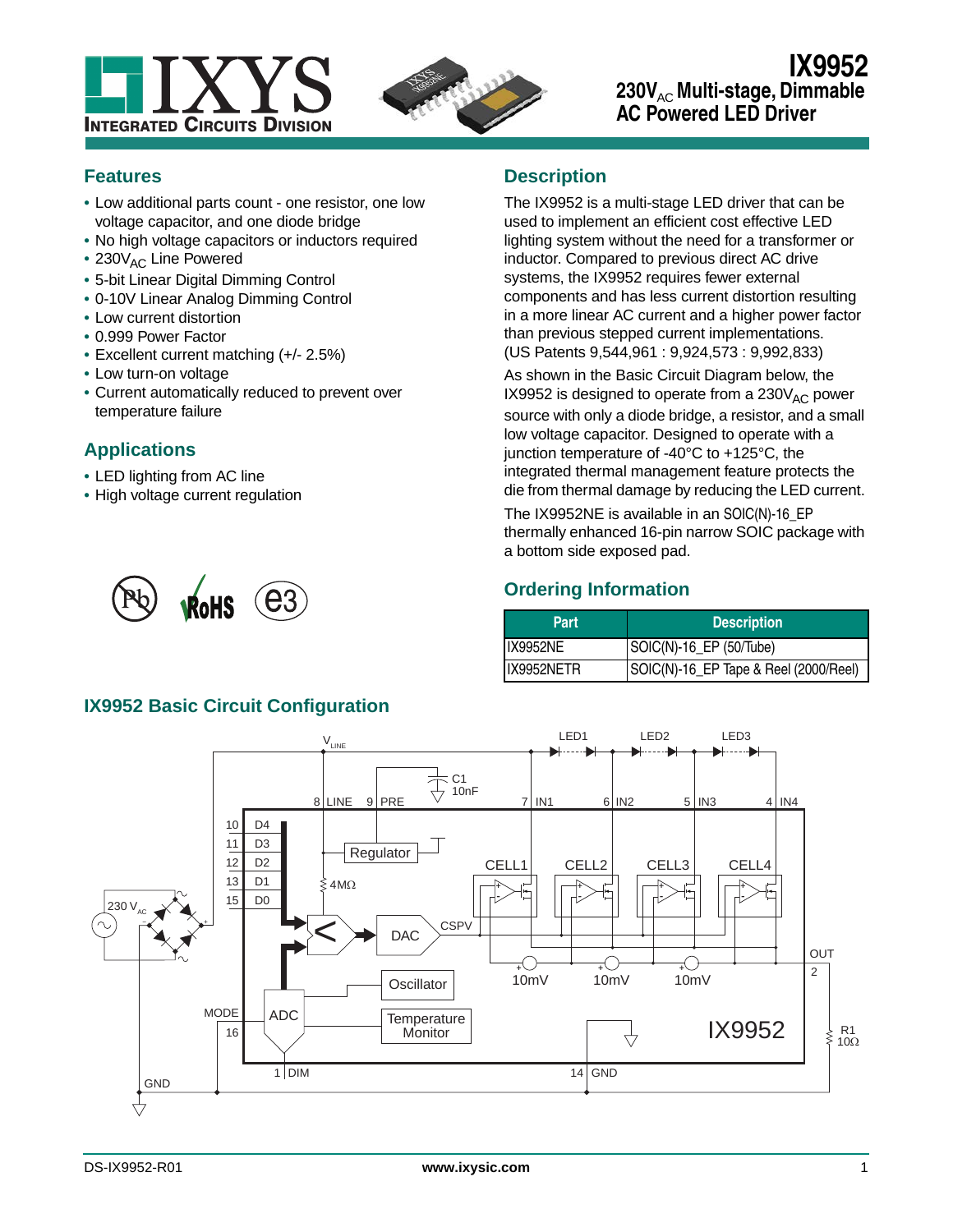

| 1.3 |  |
|-----|--|
| 1.4 |  |
| 1.5 |  |
| 1.6 |  |
| 17  |  |
|     |  |
|     |  |
|     |  |
|     |  |
|     |  |
|     |  |
| 3.5 |  |
| 3.6 |  |
| 3.7 |  |
|     |  |
|     |  |
| 4.1 |  |
|     |  |
| 4.3 |  |
| 4.4 |  |
| 45  |  |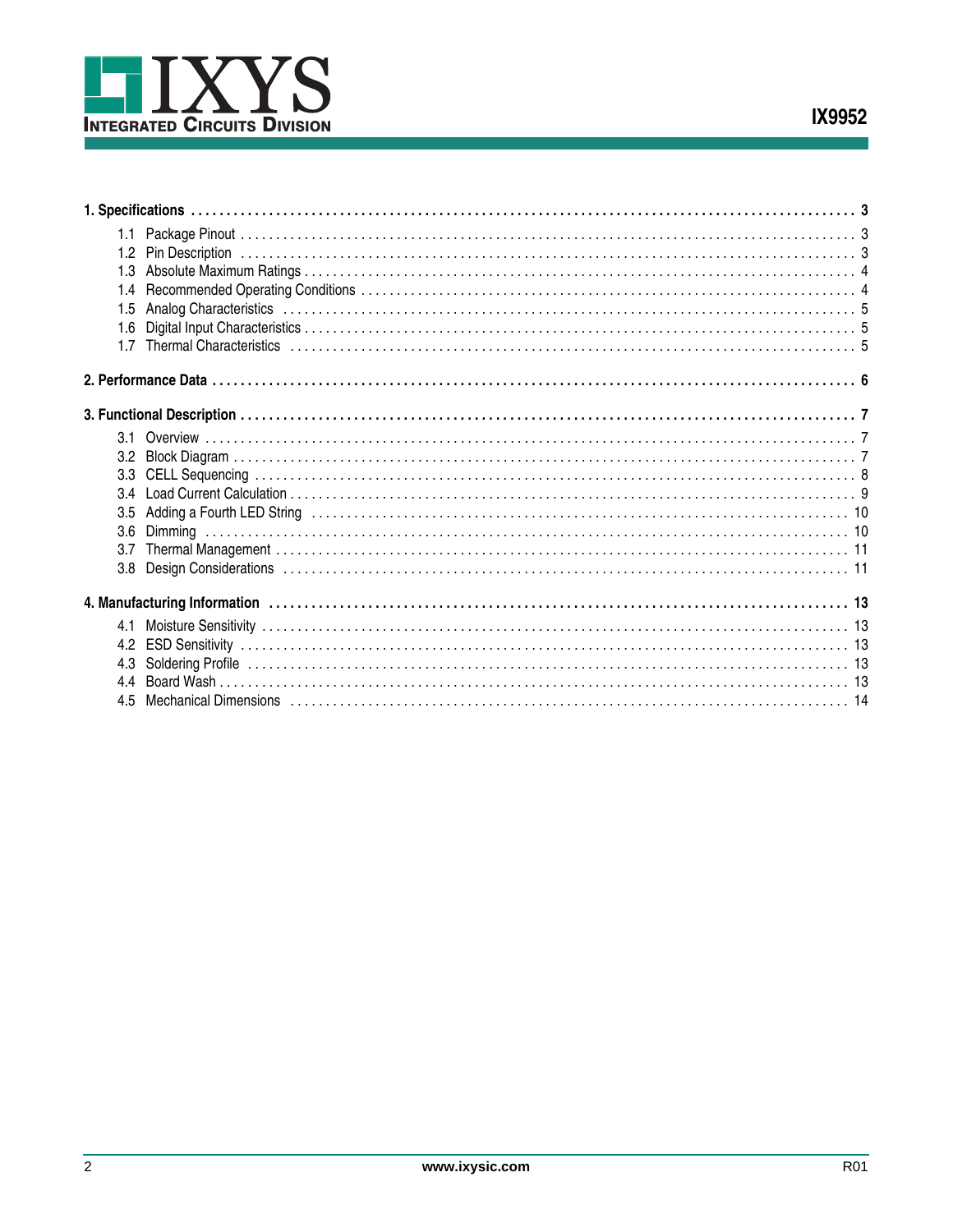

# <span id="page-2-0"></span>**1. Specifications**

# <span id="page-2-1"></span>**1.1 Package Pinout 1.2 Pin Description**



<span id="page-2-2"></span>

| Pin | <b>Name</b>     | <b>Description</b>                                                                                                                                                                                            |  |  |
|-----|-----------------|---------------------------------------------------------------------------------------------------------------------------------------------------------------------------------------------------------------|--|--|
| 1   | DIM             | Analog input: 0V - 10V analog dimming control<br>signal. 10V is full brightness and 0V is off.<br>Internal pull-down, leave open when not used.                                                               |  |  |
| 2   | OUT             | Output: Current output for all modules.                                                                                                                                                                       |  |  |
| 3   | N/C             | Not internally connected                                                                                                                                                                                      |  |  |
| 4   | IN4             | Input: CELL4 current sink terminal.                                                                                                                                                                           |  |  |
| 5   | IN <sub>3</sub> | Input: CELL3 current sink terminal.                                                                                                                                                                           |  |  |
| 6   | IN <sub>2</sub> | Input: CELL2 current sink terminal.                                                                                                                                                                           |  |  |
| 7   | IN <sub>1</sub> | Input: CELL1 current sink terminal.                                                                                                                                                                           |  |  |
| 8   | LINE            | Power: Provides bias voltage to internal<br>circuitry.                                                                                                                                                        |  |  |
| 9   | PRE             | Output: Pre-regulated voltage node for power<br>supply noise reduction capacitor.<br>Recommended value of 10nF.                                                                                               |  |  |
| 10  | D <sub>4</sub>  | Logic input. D<4:0> MSB used to set brightness<br>in digital dimming mode. Internal pull-up, leave<br>open when not used.                                                                                     |  |  |
| 11  | D <sub>3</sub>  | Logic input. D<4:0> used to set brightness in<br>digital dimming mode. Internal pull-up, leave<br>open when not used.                                                                                         |  |  |
| 12  | D2              | Logic input. D<4:0> used to set brightness in<br>digital dimming mode. Internal pull-up, leave<br>open when not used.                                                                                         |  |  |
| 13  | D1              | Logic input. D<4:0> LSB used to set brightness<br>in digital dimming mode. Internal pull-up, leave<br>open when not used.                                                                                     |  |  |
| 14  | <b>GND</b>      | Power: Ground                                                                                                                                                                                                 |  |  |
| 15  | D <sub>0</sub>  | Logic input. D<4:0> used to set brightness in<br>digital dimming mode. Internal pull-up, leave<br>open when not used.                                                                                         |  |  |
| 16  | MODE            | Logic input. Dimmer mode selection.<br>Low = Digital dimming: Uses D<4:0> inputs.<br>High = Analog dimming. Uses DIM input.<br>Internal pull-up. Connect to GND when not<br>using built-in dimming functions. |  |  |
|     | Thermal Pad     | Thermal pad located on package bottom side.<br>Recommend connecting to GND but may be<br>left floating. Do not connect to any other<br>signal or net. Not intended to carry current                           |  |  |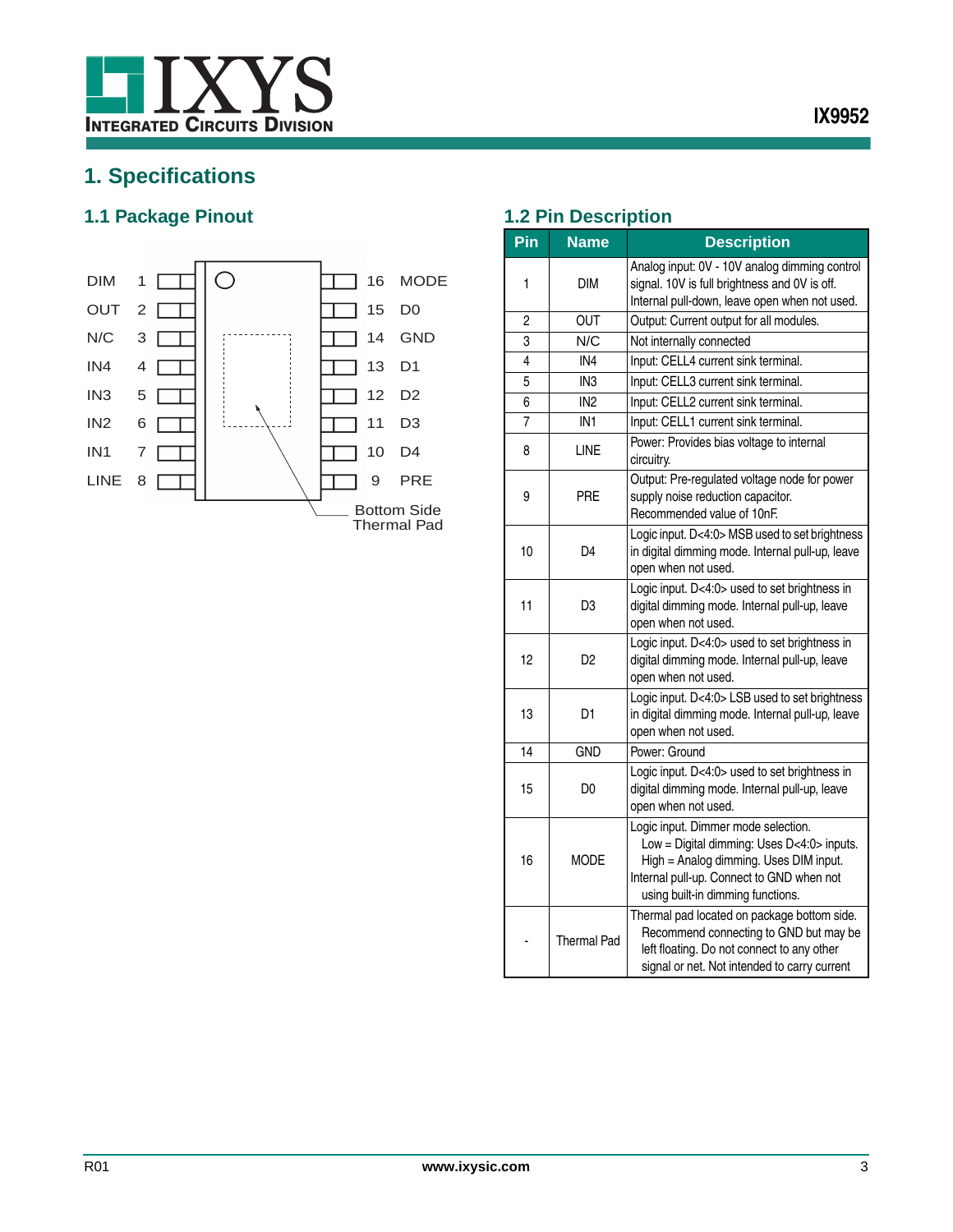

### <span id="page-3-0"></span>**1.3 Absolute Maximum Ratings**

| <b>Parameter</b>               | <b>Symbol</b>                         | Rating           | <b>Unit</b> |
|--------------------------------|---------------------------------------|------------------|-------------|
| High voltage inputs            | $V_{LINE, VIN(1-4)}$                  | $-0.3$ to $+650$ |             |
| DIM voltage                    | V <sub>DIM</sub>                      | $-5$ to 18       |             |
| Low voltage pins               | $V_{MODE}$ , $V_{D<4:0>}$ , $V_{OUT}$ | $-0.3$ to $+6$   |             |
| Operating junction temperature |                                       | $-40$ to $+125$  | °C          |
| Storage temperature            | l stg                                 | $-55$ to $+125$  | ℃           |

Electrical absolute maximum ratings are at  $T_j = 25^{\circ}$ C.

Absolute maximum ratings are stress ratings. Stresses in excess of these ratings can cause permanent damage to the device. Functional operation of the device at conditions beyond those indicated in the operational sections of this data sheet is not implied.

# <span id="page-3-1"></span>**1.4 Recommended Operating Conditions**

| <b>Parameter</b>       | <b>Conditions</b>        | <b>Symbol</b>                                                   | <b>Minimum</b> | <b>Maximum</b> | <b>Unit</b> |
|------------------------|--------------------------|-----------------------------------------------------------------|----------------|----------------|-------------|
| High voltage inputs    | $I_{\text{OUT}}=0$       | $V_{LINE, VIN(1-4)}$                                            | 0              | 570            |             |
| DIM voltage            | $\blacksquare$           | V <sub>DIM</sub>                                                | 0              | 12             |             |
| Low voltage pins       | $\blacksquare$           | V <sub>MODE,</sub> V <sub>D&lt;4:0&gt;</sub> , V <sub>OUT</sub> | 0              | 5.5            |             |
| Regulated cell current |                          |                                                                 |                |                |             |
| CELL1                  | ٠                        | <sup>I</sup> IN <sub>1</sub>                                    |                | 59             |             |
| CELL <sub>2</sub>      | $\blacksquare$           | <sup>I</sup> IN <sub>2</sub>                                    |                | 76             | mΑ          |
| CELL3                  | $\overline{\phantom{a}}$ | <sup>I</sup> IN <sub>3</sub>                                    |                | 139            |             |
| CELL4                  |                          | <sup>I</sup> IN4                                                |                | 217            |             |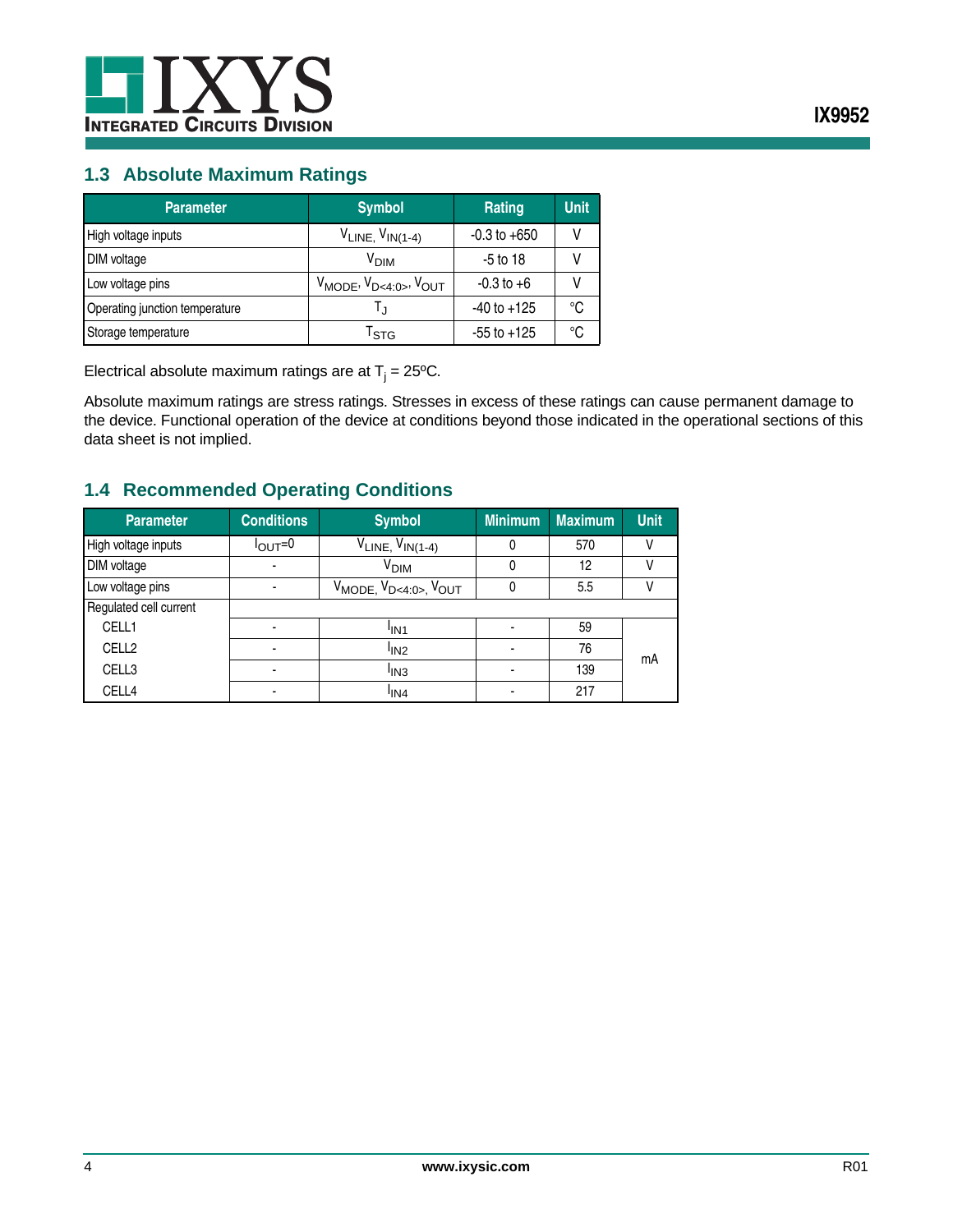

# <span id="page-4-0"></span>**1.5 Analog Characteristics**

Unless otherwise noted:  $T_J$ =-40°C to +125°C; all voltages are with respect to GND.

| <b>Parameter</b>                | <b>Conditions</b>                                    | <b>Symbol</b>                | <b>Minimum</b> | <b>Typical</b> | <b>Maximum</b> | <b>Unit</b> |  |
|---------------------------------|------------------------------------------------------|------------------------------|----------------|----------------|----------------|-------------|--|
| Unregulated cell current        | $V_{IN(1-4)} = 25V, V_{OUT} = GND$                   |                              |                |                |                |             |  |
| CELL1                           |                                                      | <sup>I</sup> IN <sub>1</sub> | 59             | 111            | 190            |             |  |
| CELL <sub>2</sub>               |                                                      | <sup>I</sup> IN <sub>2</sub> | 76             | 139            | 238            |             |  |
| CELL3                           |                                                      | <sup>I</sup> IN3             | 139            | 252            | 431            | mΑ          |  |
| CELL4                           |                                                      | l <sub>IN4</sub>             | 217            | 393            | 671            |             |  |
| Regulated cell current          | $V_{\text{MODE}} = 0V$ , D<4:0>=OPEN, R1=10 $\Omega$ |                              |                |                |                |             |  |
| CELL1                           | $V_{I INF}$ = 20V, $V_{IN1}$ = 12V                   | <sup>I</sup> IN <sub>1</sub> | 19.1           | 21             | 23.3           |             |  |
| CELL <sub>2</sub>               | $V_{LINE}$ =50V, $V_{IN2}$ =20V                      | <sup>I</sup> IN <sub>2</sub> | 56             | 59.6           | 63             |             |  |
| CELL3                           | $V_{LINE} = 100V, V_{IN3} = 30V$                     | <sup>I</sup> IN <sub>3</sub> | 119.7          | 124            | 128.3          | mA          |  |
| CELL4                           | $V_{I INF}$ =160V, $V_{IN4}$ =30V                    | <sup>I</sup> IN4             | 197            | 203            | 207            |             |  |
| Dimming current regulation      | $V_{LINE}$ =160V, $V_{IN4}$ =30V, $V_{IN(1-3)}$ =0V, |                              |                |                |                |             |  |
|                                 | $V_{MODE} = 0V$ , R1=10 $\Omega$                     |                              |                |                |                |             |  |
|                                 | $D < 4:0 > = 00001$                                  | IN4(DIM1)                    | $\blacksquare$ | 6.4            | $\blacksquare$ |             |  |
|                                 | D<4:0>='00011'                                       | IN4(DIM3)                    | ٠              | 19             |                |             |  |
|                                 | D<4:0>='00111'                                       | IN4(DIM7)                    | $\blacksquare$ | 45             | ٠              | mΑ          |  |
|                                 | D<4:0>='01111'                                       | $IIN4(DIM15)$                | ٠              | 96             |                |             |  |
| <b>Bias current</b>             | $V_{LINE}$ = 20V, D<4:0> = MODE=OPEN                 | <sup>I</sup> LINE            | ٠              | 600            | ٠              | μA          |  |
| Shutdown starting temperature   |                                                      |                              | $\blacksquare$ | 146            | $\blacksquare$ | °C          |  |
| Shutdown complete temperature   |                                                      | ä,                           | $\blacksquare$ | 170            | ä,             | $^{\circ}C$ |  |
| <b>DIM Pull Down Resistance</b> |                                                      | $R_{\text{DIM}}$             | 220            | 300            | 411            | kΩ          |  |
| LINE input impedance            |                                                      |                              |                | 4              |                | $M\Omega$   |  |

# <span id="page-4-1"></span>**1.6 Digital Input Characteristics**

Unless otherwise noted:  $T_J$ =-40°C to +125°C; all voltages are with respect to GND.

| <b>Parameter</b>                   | <b>Conditions</b>              | <b>Symbol</b>              | <b>Minimum</b> | <b>Typical</b> | <b>Maximum</b> | <b>Unit</b> |
|------------------------------------|--------------------------------|----------------------------|----------------|----------------|----------------|-------------|
| Logic Low input voltage threshold  |                                | <sup>V</sup> LOW           | 0.9            |                | 1.4            |             |
| Logic High input voltage threshold |                                | <sup>∨</sup> ніGН          | 6.،            |                | 2.5            |             |
| Input Hysteresis                   |                                | V <sub>HYS</sub>           |                | 0.9            | 1.07           |             |
| Pull-up current                    | $V_{D<4:0>}$ = $V_{MODE}$ = 0V | $\overline{D}$ <4:0>. MODE |                |                |                | μA          |

# <span id="page-4-2"></span>**1.7 Thermal Characteristics**

| <b>Parameter</b>                       | <b>Package</b> | <b>Symbol</b>        | Rating | <b>Unit</b> |
|----------------------------------------|----------------|----------------------|--------|-------------|
| Thermal impedance, junction-to-case    | $SOIC(N)-16EP$ | $\Theta_{\text{JC}}$ | 28     | °C/W        |
| Thermal impedance, junction-to-ambient | $SOIC(N)-16EP$ | $\Theta_{JA}$        | 60     | °C/W        |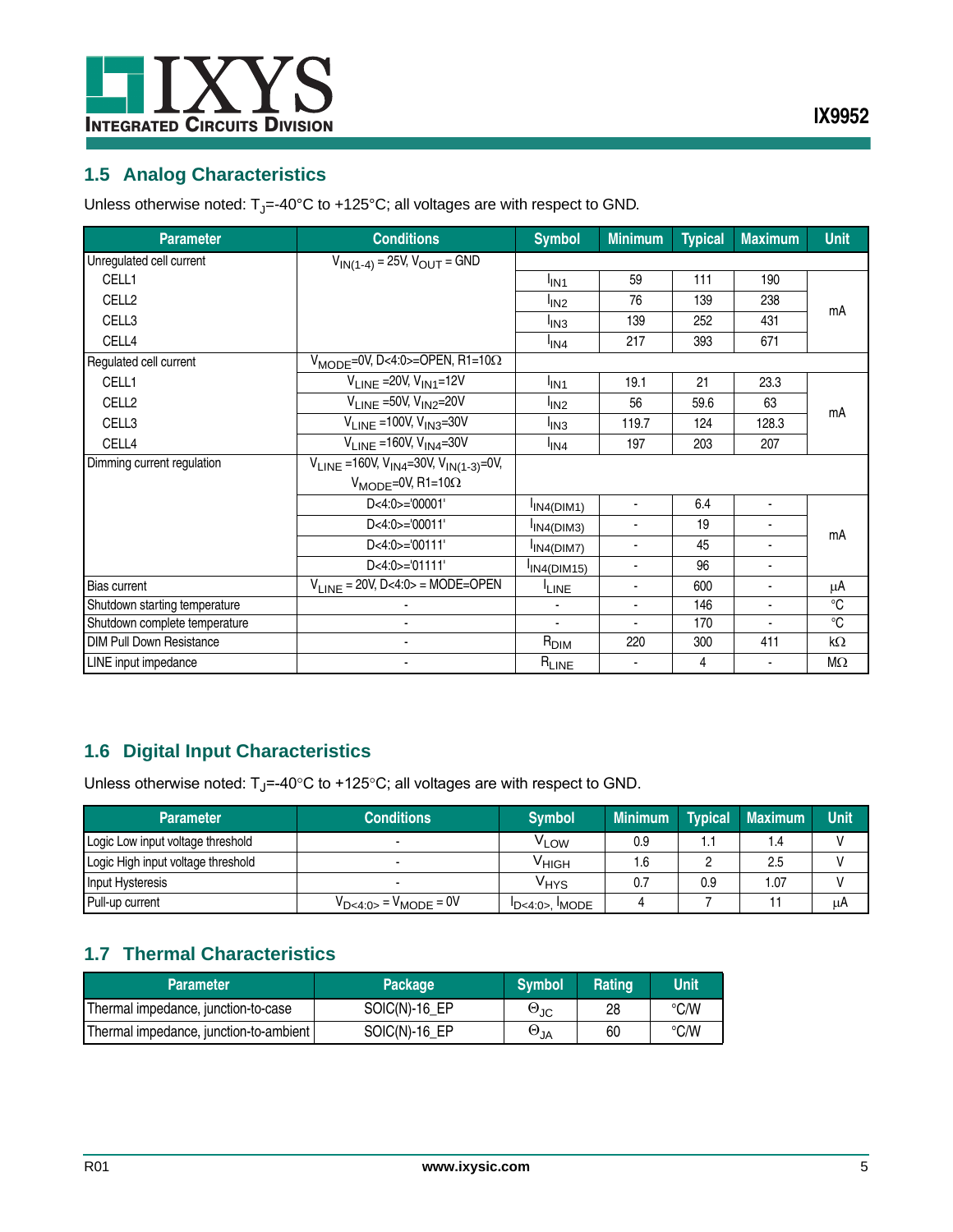

# <span id="page-5-0"></span>**2. Performance Data**



**Temperature (ºC)**

**Current (mA)**

**IN4 (V)**

**Temperature (ºC)**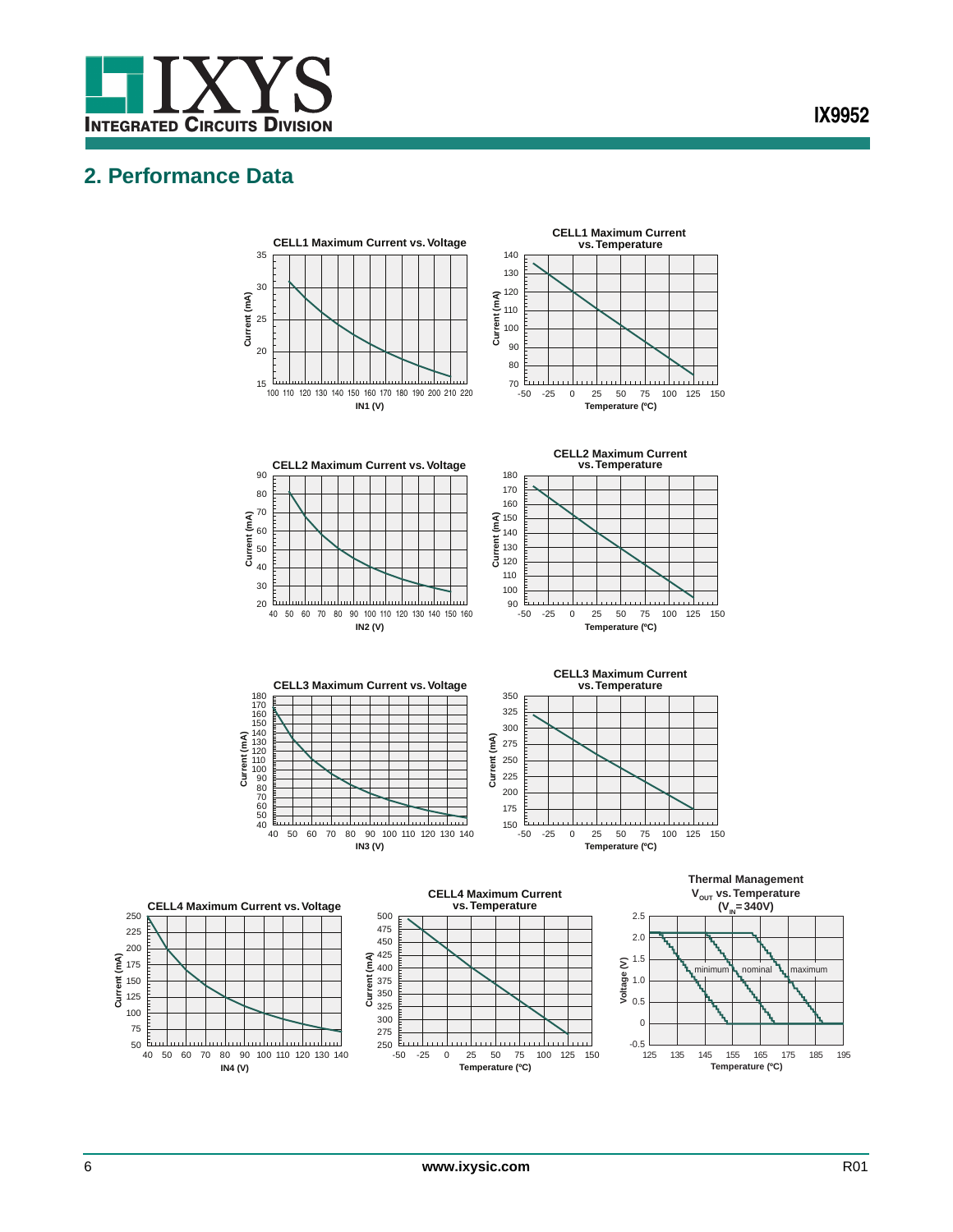

# <span id="page-6-0"></span>**3. Functional Description**

## <span id="page-6-1"></span>**3.1 Overview**

The IX9952 is a multistage, high-voltage, load current regulating device that can be utilized as an AC line powered LED driver. The intrinsic nature of load current regulators eliminates the need for inductors and capacitors associated with buck and flyback drivers. This architecture facilitates more compact designs with excellent power factor and efficiency ratings while reducing overall bill-of-material (BOM) costs.

The IX9952 is designed to implement a controlled LED sequence with load current regulation where the regulated current value is based on a linear, scaled version of the line voltage. While most AC direct drive devices use multiple resistors with fixed current steps to approximate a sinusoidal load current, the IX9952 produces a nearly perfect sine wave current response with just a single external resistor.

Scaling the LINE input voltage by a factor of 1/160 for a 230V line, the IX9952 creates CSPV, the Current Set Point Voltage. CSPV is used to regulate the current into IN1 and through the LED strings connected to inputs IN2, IN3 and IN4. Each of the four current regulation stages will try to drive sufficient current to the OUT pin so that the output voltage  $(V<sub>OUT</sub>)$  is equal to the CSPV voltage minus the sum of offset voltages in the cell's feedback path.

# <span id="page-6-2"></span>**3.2 Block Diagram**

As shown below in the [Typical Application Circuit](#page-6-3)  [Without Dimming,](#page-6-3) the IX9952 block diagram contains:

- **•** A Regulator to supply low voltage power to the internal circuitry.
- **•** A 5-bit Analog-to-Digital Converter (ADC) to convert the analog dimming control voltage (DIM) to a digital value.
- **•** A parallel 5-bit digital port for digital dimming control.
- **•** A "<" (Less than) logic block to select the lesser of the ADC output or the D<4:0> inputs.
- **•** A 5-bit Digital-to-Analog Converter (DAC) to convert the digital dimming control value to the analog reference voltage used to regulate the current through the cells.
- **•** Four current regulation stages, CELL(1-4) sequentially control the current through the LED strings.
- **•** Three 10mV offset generators to ensure higher current cells disable lower current cells.
- **•** An Oscillator to facilitate ADC operability.
- **•** A Temperature Monitor block to automatically reduce cell current starting at 146°C to prevent over heating.



### <span id="page-6-3"></span>**Figure 1 Typical Application Circuit Without Dimming**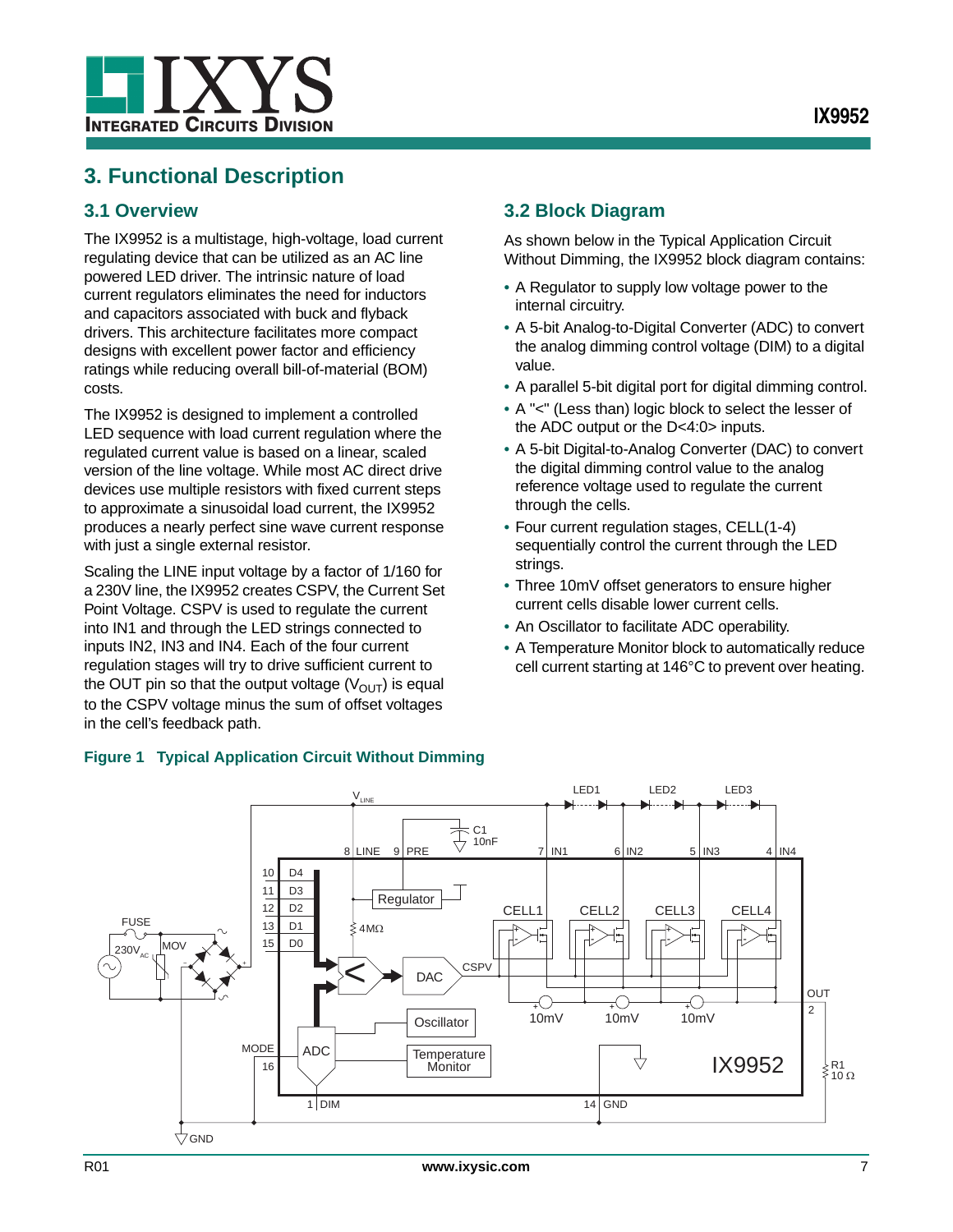

# <span id="page-7-0"></span>**3.3 CELL Sequencing**

Within the IX9952 are four current regulating stages, CELL(1-4). When powered up, these cells conduct whenever voltage is applied to their IN inputs and their feedback voltage is less than CSPV. All four modules behave in much the same way; they differ in their maximum current sinking ability and the offset voltage between the OUT pin and their amplifier's feedback input.

In a typical application, voltage is applied to IN1 through IN4 sequentially when the voltage applied to the LINE input  $(V_{LINE})$  increases from 0V. Voltage is first applied to the LINE and IN1 inputs. All bias current to operate the internal circuitry is sourced from the LINE input and flows to the GND pin. No bias current is derived from the  $IN(1-4)$  pins. When  $V_{LINE}$  is high enough for the regulator to power up the internal analog and digital circuits, the CSPV reference voltage will be applied to the current regulation amplifier of each cell.

With the CSPV reference voltage applied to the CELL(1-4) amplifiers, it is compared to the output voltage,  $V_{\text{OUT}}$  less the sum of the 10mV offset voltages in the feedback path. Whenever the feedback voltage is less than CSPV, the amplifiers will turn on their high voltage FETs causing load current or additional load current to flow. As the voltage applied to the LINE input increases, CSPV will increase and the amplifiers will respond by increasing the load current to the OUT pin until the amplifier's feedback voltage is equal to CSPV. Higher current cells will drive the feedback voltage of lower current cells above CSPV causing the lower current cells to cease conducting current to the output.

With a falling LINE voltage, CSPV will decrease causing the active current stage to reduce it's current to the OUT pin. This will cause the output voltage and the cell's feedback signal to decrease. As  $V_{LINE}$ continues to decrease, the next lower current cell will begin to conduct prior to deactivation of the higher current cell providing a clean decreasing transition.

The offset voltages in the regulation amplifiers feedback path provide the means to assure proper sequencing and current transition from one stage to the next for both the rising and falling sides of the full wave rectified AC input voltage.

#### 3.3.1 LINE Voltage Rising

As can be seen in [Figure 1 "Typical Application Circuit](#page-6-3)  [Without Dimming" on page 7](#page-6-3), the voltage applied to the LINE input,  $V_{LINE}$  is also applied directly to IN1. Whenever adequate voltage is applied to the LINE input, the internal circuitry will power up and CELL1 will begin drawing current into IN1. With sufficient voltage at IN1, CELL1 will drive the current necessary for  $V_{\text{OUT}}$  to track CSPV-30mV.

When  $V_{LINE}$  increases to the point where it is larger than the voltage drop across the LED1 string, voltage will commence being applied to IN2 and CELL2 will begin conducting. If  $V_{1N2}$ , the voltage applied to IN2, is inadequate, the current through CELL2 will not be sufficient for CELL2 to start regulating. Under this condition, unregulated cell current is limited by the impedance of the LEDs, the resistance of the high voltage FET, and R1. As  $V_{1N2}$  increases, CELL2 will begin regulating its current and  $V_{\text{OUT}}$  will start tracking CSPV-20mV.

When  $V_{LINE}$  increases to the point that it is larger than the voltage drop across both the LED1 and LED2 strings, voltage will begin to be applied to IN3 and CELL3 will begin conducting. If  $V_{IN3}$ , the voltage applied to IN3, is not large enough, unregulated current will flow through CELL3. Unregulated cell current is limited by the impedance of the LEDs, the resistance of the high voltage FET, and R1. As  $V_{IN3}$ increases, CELL3 will begin regulating its current and  $V<sub>OUT</sub>$  will start tracking CSPV-10mV.

When  $V_{LINE}$  increases to the point that it is larger than the voltage drop across the LED1, LED2, and LED3 strings, voltage will begin to be applied to IN4 and CELL4 will begin conducting. If  $V_{1N4}$  the voltage applied to IN4, is not large enough, unregulated current will flow through CELL4. Unregulated cell current is limited by the impedance of the LEDs, the resistance of the high voltage FET, and R1. As  $V_{IN4}$ increases, CELL4 will begin regulating its current and V<sub>OUT</sub> will begin tracking CSPV.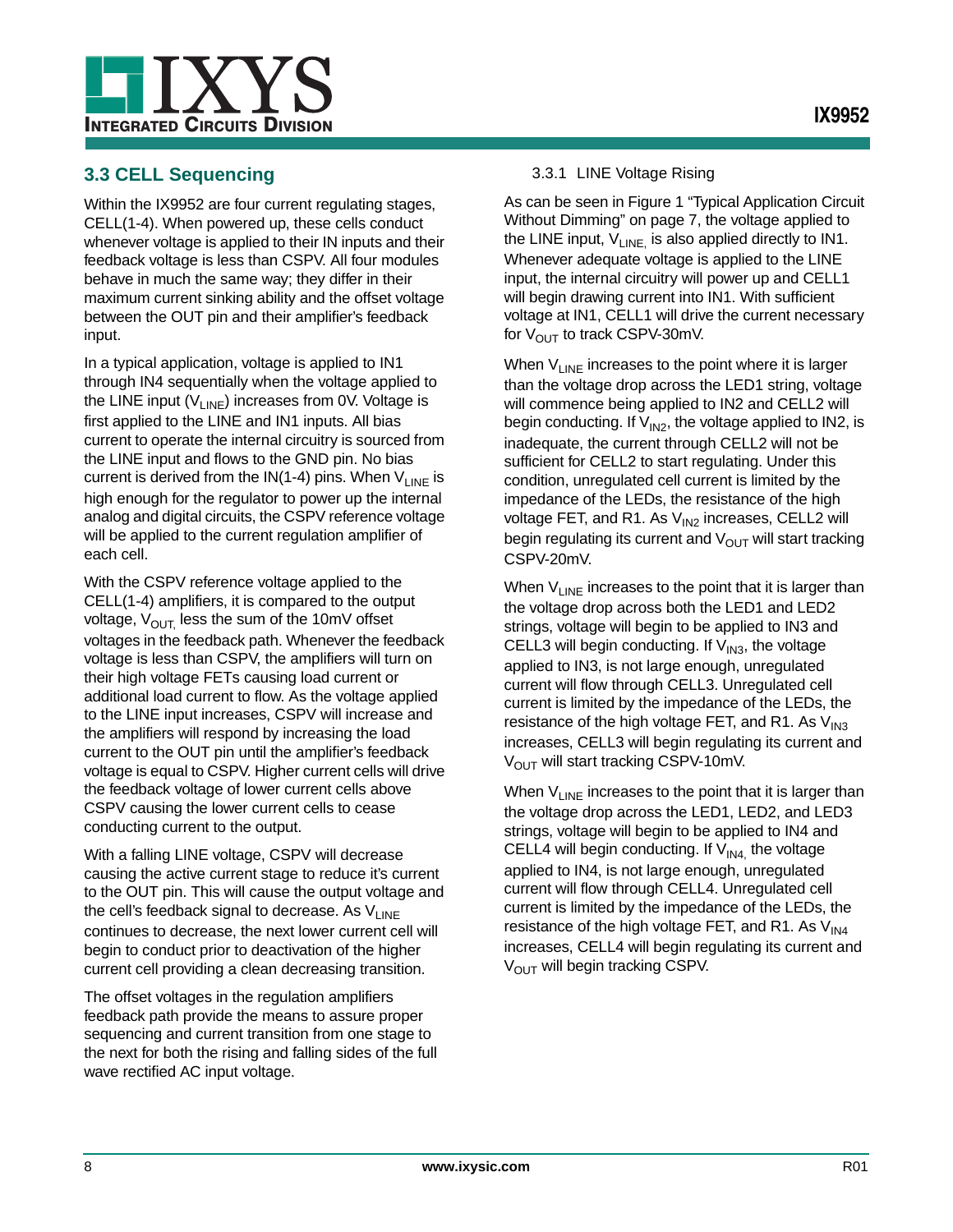

#### 3.3.2 Offset Voltages

The 10mV offsets, one each between adjacent cells, in the feedback signal paths from the OUT pin to the current regulation amplifier's inputs ensure active higher current cells automatically disable the current drive capability of the lower current cells. CELL1 with a total offset of 30mV is the lowest current cell and CELL4 with 0mV of offset is the highest current cell.

As  $V_{LINE}$  increases, CSPV also increases forcing the next higher current cell to activate which supplements the current to the OUT pin, causing  $V_{\text{OUT}}$  to rise. When the higher current cell achieves regulation, the output voltage plus the sum of the offsets to the feedback input of the lower current cell will exceed CSPV by 10mV thereby disabling the output current drive of the lower current cell.

For example: If CSPV is 1V then CELL2 will drive  $V<sub>OUT</sub>$  to 0.98V (1V-20mV). When in regulation, the CELL2 amplifier will see 1V at its negative input because there is a 20mV offset in its feedback path. CELL1 however, will see 1.01V (0.98V+30mV) at its negative input and will completely shut down it's output current.

The cells sequential turn-on and automatic turn-off of lower current cells can be seen in [Figure 4 on](#page-11-0)  [page 12](#page-11-0).

In general, whenever  $V_{\text{OUT}}$  increases due to a higher current cell turning on, the offset will disable the lower current stage. Turning off the lower current cells is important because if they do not shut down, the voltage at their inputs will continue to rise which in turn will increase the power dissipation within their high voltage FETs to excessive levels.

#### 3.3.3 LINE Voltage Falling

For the falling portion of the cycle, when  $V_{LINE}$ decreases to the point where there is inadequate voltage applied to IN4 for CELL4 to remain in regulation, the output current drawn from IN4 will begin ramping down. This will cause the output voltage to be reduced to the point that CELL3 will begin to turn back on. The succession of higher current cells dropping out of regulation due to insufficient input voltage and lower current cells becoming active will continue until  $V_{LINE}$  drops below the minimum voltage required for operation. To view the current sequence see the waveforms illustrated in [Figure 4 on page 12.](#page-11-0)

For example: If CSPV is 1V and the voltage applied to IN4 is large enough, CELL4 will source sufficient output current so that  $V_{\text{OUT}}$  is 1V. At this point, the feedback voltage applied to CELL3 is 1.01V, so it is off. CELL2 feedback is 1.02V and CELL1 feedback is 1.03, so they too are off. When the voltage applied to IN4 decreases to the point where CELL4 can no longer source adequate output current to sustain  $V_{OUT}$  = 1V, the output voltage will begin falling. As  $V_{\text{OUT}}$  drops below 0.99V, CELL3 will see its feedback voltage fall below CSPV and will turn on.

# <span id="page-8-0"></span>**3.4 Load Current Calculation**

In general, whenever a single cell is providing all of the output current and the current is in regulation, the output voltage is equal to the reference voltage, CSPV, less any offset voltage in the cell's feedback path. Because CSPV is a scaled version of the LINE voltage, whenever the output current is in regulation,  $V_{\text{OUT}}$  is also a scaled version of the LINE voltage. Since the output current is the output voltage divided

by the output resistor,  $I_{OUT} = \frac{V_{OUT}}{R}$ , and

$$
V_{OUT} = CSPV - \Sigma V_{OFFSETS}
$$

 $I_{\text{OUT}}$  is calculated as follows:

$$
I_{OUT} = \frac{V_{LINE} - 1.4}{160R} - \frac{\Sigma V_{OFFSETS}}{R}
$$
  
where 
$$
CSPV = \frac{V_{LINE} - 1.4}{160}
$$

In the example below, the output current with a peak AC line voltage of 320V and assuming the rectifier voltage drop is 1.8V, the peak current of CELL4 would be calculated as:

$$
I_{OUT} = \frac{V_{LINE} - 1.4}{160R}
$$

Setting the output resistor to 10 $\Omega$  gives a value of:

$$
I_{OUT} = \frac{320 - 1.8 - 1.4}{160 \times 10} = \frac{316.8}{1600} = 198 mA_P
$$

The output current is approximately 140mA<sub>RMS</sub>.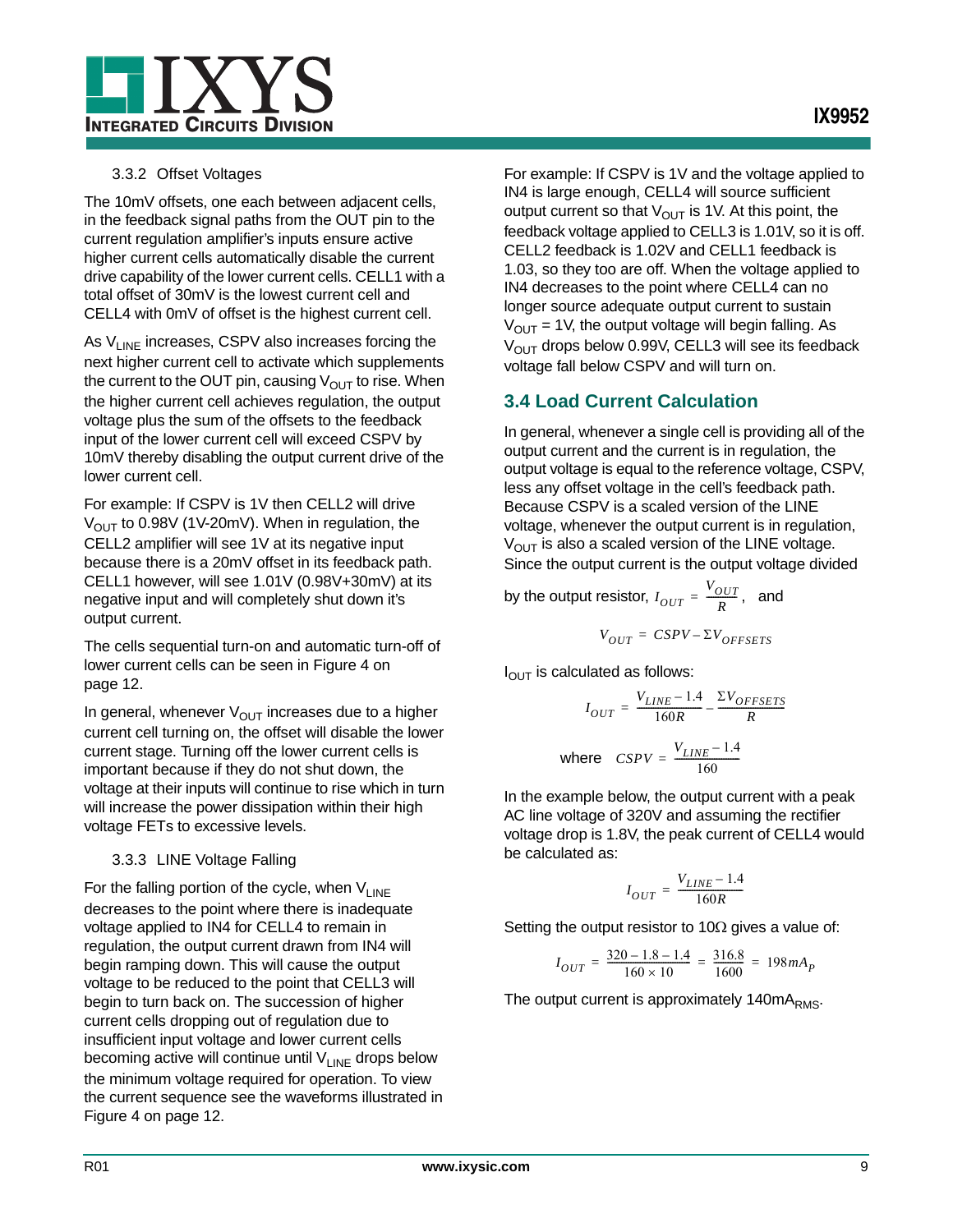

# <span id="page-9-0"></span>**3.5 Adding a Fourth LED String**

It is possible to add a fourth LED string (LED0) between the LINE input at pin 8 and the IN1 input at pin 7 and use CELL1 to control the current through a low current LED string. This fourth LED string is especially useful for 230V operation, making the light engine more efficient. Because the load current will be delayed until  $V_{LINE}$  is high enough to forward bias this initial string, the power factor will be negatively affected.

The inclusion of a low current initial stage is a compromise between efficiency and the lamp's power factor which must be determined by the design requirements of the end product.

# <span id="page-9-1"></span>**3.6 Dimming**

The IX9952 provides 0-10V analog or 5-bit digital dimming control. Configuration of the MODE input allows the user to select either the digital mode, the analog mode, or no dimming. Dimming is implemented by reducing the CSPV voltage applied to the CELLs. Both the digital D<4:0> code and the ADC output code are applied to the Less Than, "<", block and whichever code is smaller, is passed to the DAC. Whenever MODE is low, it overrides the ADC code representing the analog voltage applied to the DIM input and sets the ADC code for maximum LED current.

#### 3.6.1 No Dimming

As can be seen in **[Figure 1 "Typical Application Circuit](#page-6-3)  [Without Dimming" on page 7](#page-6-3)**, the schematic shows the IX9952 is configured without dimming by tying the MODE input to GND and leaving the DIM and D<4:0> inputs open (floating). Internal pull up resistors on the D<4:0> inputs and an internal pull down on the DIM input secure the inputs to a known state. With MODE pulled low and the D<4:0> inputs pulled high, the IX9952 is set for maximum brightness.

#### 3.6.2 Digital Dimming

[Figure 2](#page-9-2) shows how to configure the IX9952 for digital dimming. Connecting the MODE pin to GND disables the DIM analog input making it possible to control dimming using the digital D<4:0> inputs. Driving the D<4:0> inputs using a microcontroller or other logic device, a binary code from '11111' to '00000' can be sent to the IX9952 to linearly sweep the LED brightness from maximum to minimum by scaling the CSPV voltage. Since the human eye does not sense brightness linearly, the user may wish to implement a non-linear digital dimming sequence.



### <span id="page-9-2"></span>**Figure 2 Typical Application with Digital Dimming**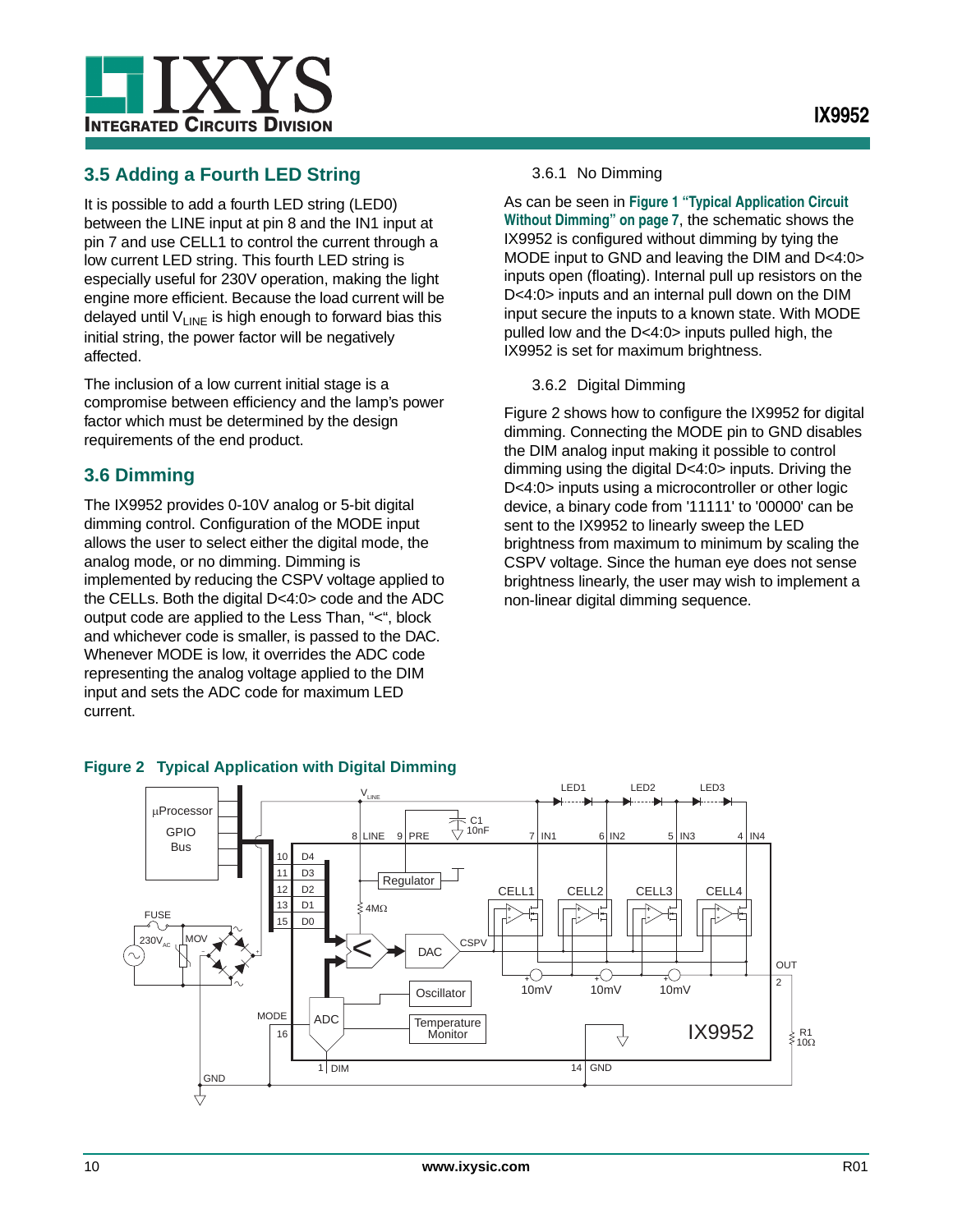#### 3.6.3 Analog Dimming

[Figure 3](#page-10-2) shows how to configure the device for analog dimming. The MODE and D<4:0> inputs are left floating (open) and a 10V to 0V signal is applied the DIM input to vary the brightness from maximum to minimum. The DIM input voltage is converted by the

ADC to a 5-bit code that is used to linearly sweep the LED brightness by scaling the CSPV voltage. Since the human eye does not sense brightness linearly, the user may wish to implement a non-linear DIM control.

#### <span id="page-10-2"></span>**Figure 3 Typical Application with Analog Dimming**



3.6.4 Dimming Circuit Configurations Summary

Dimming is implemented by the proper conditioning and driving of the MODE, DIM and D<4:0> inputs.

No Dimming

- **•** MODE = GND
- **•** DIM = Open
- **•** D<4:0> = Open

Digital Dimming

- **•** MODE = GND
- **•** DIM = Open
- **•** D<4:0> = Driven from <11111> to <00000>

Analog Dimming

- **•** MODE = Open
- **•** DIM = Driven from 10V to 0V
- **•** D<4:0> = Open

### <span id="page-10-0"></span>**3.7 Thermal Management**

Over-temperature thermal management functions in all three dimming modes. At approximately 146°C, the onboard Temperature Monitor senses the die temperature is too high and outputs a current to the ADC that decreases the digital code sent to the "<"

comparator. As the temperature rises, the Temperature Monitor current to the ADC will increase causing the ADC output code to decrease.

When the ADC output code falls below the D<4:0> value, the DAC CSPV will decrease which reduces the load current through the device. If the device continues to heat up, the ADC code will reach 0 by approximately 170°C. When a 0 code is applied to the DAC it will reduce the CSPV output to 0V, disabling the cells. With the cells disabled, no current will flow and the device will be protected from over heating.

As the die temperature falls, the ADC code will increase and normal operation will return.

# <span id="page-10-1"></span>**3.8 Design Considerations**

Pre-regulator filter capacitor: The maximum PRE output voltage at pin 9 is just under 14.5V so the capacitor will need to provide approximately 10nF when biased to this potential.

The digital logic inputs of D<4:0> are internally pulled up to a nominal 4.8V internally generated voltage supply having a maximum level of 5V. Logic devices driving these inputs need to be 5V tolerant.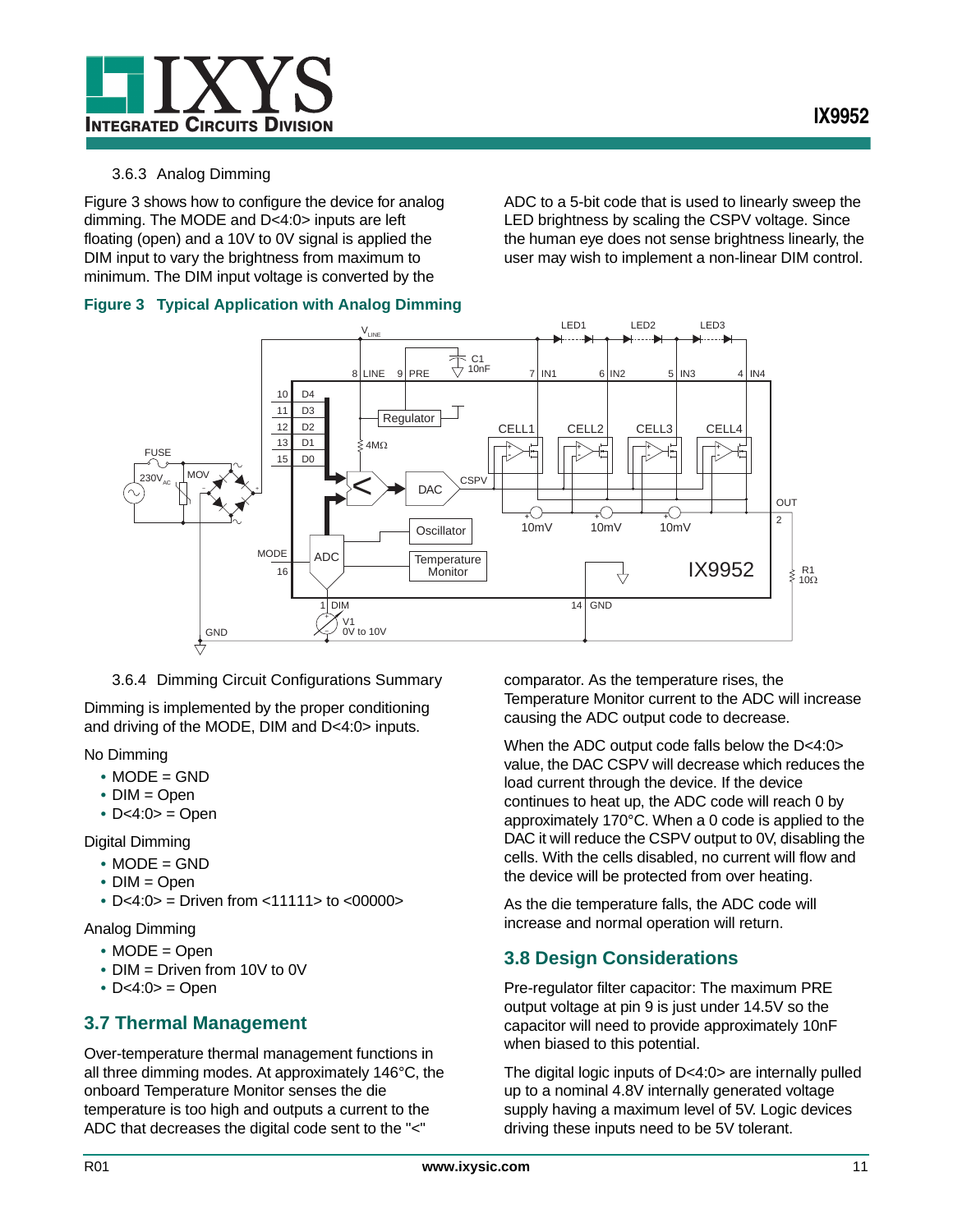

### <span id="page-11-0"></span>**Figure 4 Typical Application Waveforms Over A One-Half AC Cycle**

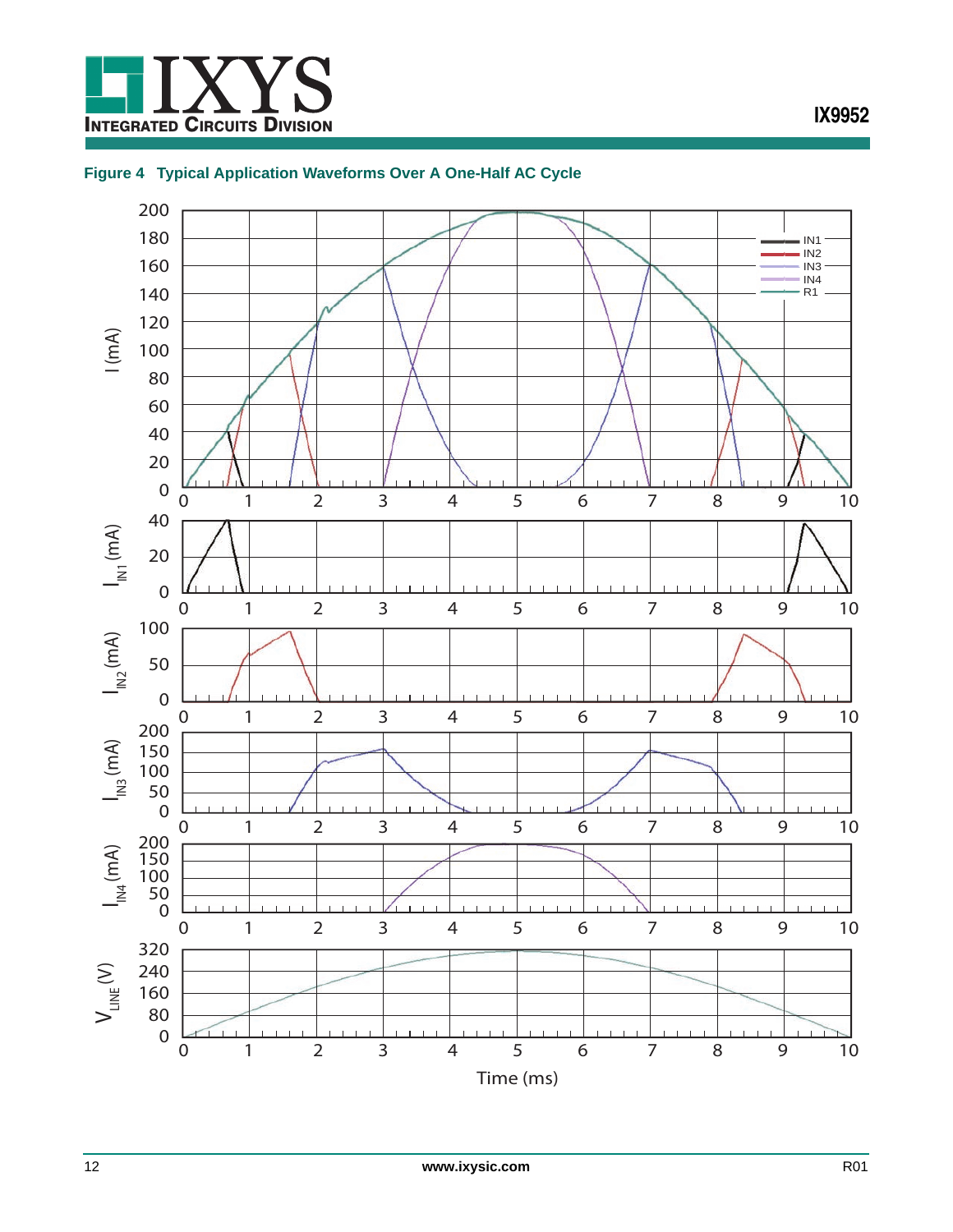

# <span id="page-12-0"></span>**4. Manufacturing Information**

### <span id="page-12-1"></span>**4.1 Moisture Sensitivity**



All plastic encapsulated semiconductor packages are susceptible to moisture ingression. IXYS Integrated Circuits classifies its plastic encapsulated devices for moisture sensitivity according to the latest version of the joint industry standard, **IPC/JEDEC J-STD-020**, in force at the time of product evaluation. We test all of our products to the maximum conditions set forth in the standard, and guarantee proper operation of our

devices when handled according to the limitations and information in that standard as well as to any limitations set forth in the information or standards referenced below.

Failure to adhere to the warnings or limitations as established by the listed specifications could result in reduced product performance, reduction of operable life, and/or reduction of overall reliability.

This product carries a **Moisture Sensitivity Level (MSL)** classification as shown below, and should be handled according to the requirements of the latest version of the joint industry standard **IPC/JEDEC J-STD-033**.

| <b>Device</b> | Moisture Sensitivity Level (MSL) Classification |
|---------------|-------------------------------------------------|
| IX9952NE      | MSL                                             |

### <span id="page-12-2"></span>**4.2 ESD Sensitivity**

This product is **ESD Sensitive**, and should be handled according to the industry standard **JESD-625**.

# <span id="page-12-3"></span>**4.3 Soldering Profile**

Provided in the table below is the **IPC/JEDEC J-STD-020** Classification Temperature  $(T<sub>C</sub>)$  and the maximum dwell time the body temperature of these surface mount devices may be  $(T<sub>C</sub> - 5)$ °C or greater. The Classification Temperature sets the Maximum Body Temperature allowed for these devices during reflow soldering processes.

| <b>Device</b>   | Classification Temperature $(T_C)$ |            | <b>Max Reflow Cycles</b> |
|-----------------|------------------------------------|------------|--------------------------|
| <b>IX9952NE</b> | 260°C                              | 30 seconds |                          |

### <span id="page-12-4"></span>**4.4 Board Wash**

IXYS Integrated Circuits recommends the use of no-clean flux formulations. Board washing to reduce or remove flux residue following the solder reflow process is acceptable provided proper precautions are taken to prevent damage to the device. These precautions include but are not limited to: using a low pressure wash and providing a follow up bake cycle sufficient to remove any moisture trapped within the device due to the washing process. Due to the variability of the wash parameters used to clean the board, determination of the bake temperature and duration necessary to remove the moisture trapped within the package is the responsibility of the user (assembler). Cleaning or drying methods that employ ultrasonic energy may damage the device and should not be used. Additionally, the device must not be exposed to halide flux or solvents.